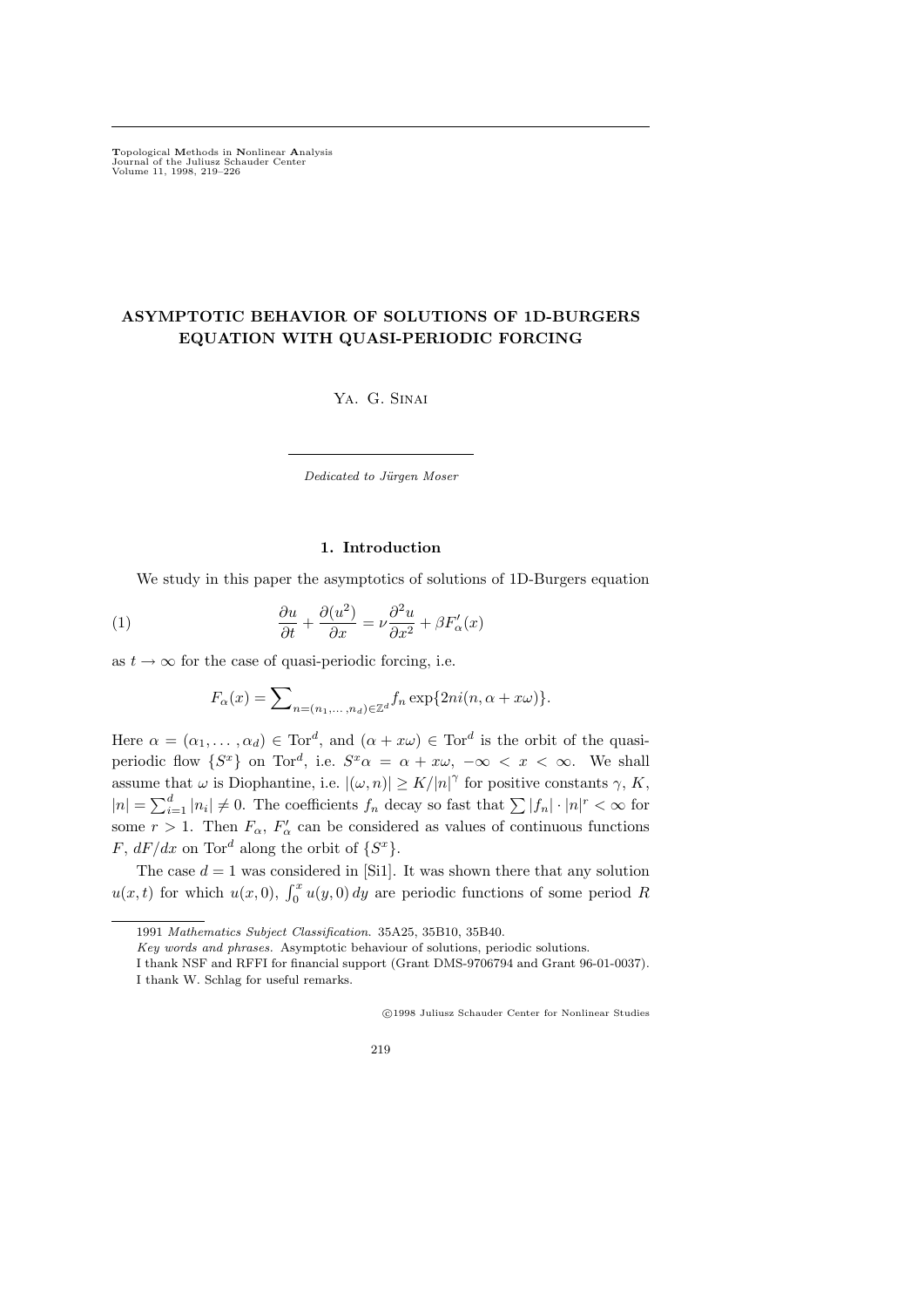converges as  $t \to \infty$  to a limit  $u_0(x)$  which does not depend on  $u(x, 0)$ . The limiting solution satisfies the equation

(2) 
$$
\frac{du_0^2}{dx} = \nu \frac{d^2 u_0}{dx^2} + \beta F'_\alpha(x)
$$

or

(3) 
$$
\nu \frac{du_0}{dx} - u_0^2 + \beta F_\alpha(x) + C = 0,
$$

where  $C$  is a constant. This is a Riccati-type equation closely connected with the corresponding Schroedinger equation. To see this we put

$$
v_0 = \exp\bigg\{-1/\nu \int_0^x u_0(z)\,dz\bigg\}.
$$

Then

(4) 
$$
- \nu v_0'' + \frac{\beta F_\alpha + C}{\nu} v_0 = 0.
$$

For  $d = 1$  all functions  $u(x, t)$ ,  $u_0(x)$ ,  $v_0(x)$  are periodic functions of period 1. Then (4) shows that  $v_0$  is a periodic eigen-function of the Schroedinger operator with periodic potential

$$
L_{\alpha}\psi = -\nu \frac{d^2\psi}{dx^2} + \beta \frac{F_{\alpha}(x)}{\nu}\psi.
$$

We are interested in periodic eigen-functions for which  $v'_0/v_0 = -u_0/\nu$  is also a continuous periodic function. This is possible only if  $v_0$  is positive, i.e.  $v_0$  has to be the ground state of (4).

This argument gives the form of the limiting solution  $u_0(x)$ . The statement about the convergence to  $u_0$  follows from the ergodic theorem for Markov chains with compact phase space. The convergence to the limit is actually exponential (see details in [Si1]).

In this paper we extend these results to the case of general quasi-periodic forcing, i.e.  $d > 1$ . The initial conditions  $u(x, 0)$  again are assumed to be periodic with some period  $R > 0$  so that their primitives  $\int_0^x u(y, 0) dy$  are also periodic. Without this assumption, the asymptotic behavior can be quite different and not universal.

The same arguments as above can be applied to show that the limiting solution  $u_0(x)$  can be expressed through the ground state of the same Schroedinger operator

(5) 
$$
L_{\alpha} = -\nu \frac{d^2}{dx^2} + \frac{\beta F_{\alpha}}{\nu}
$$

considered on the whole line  $R<sup>1</sup>$ . However, in this case the ground state exists only for small enough  $\beta$  while for large  $\beta$  we have Anderson localization and the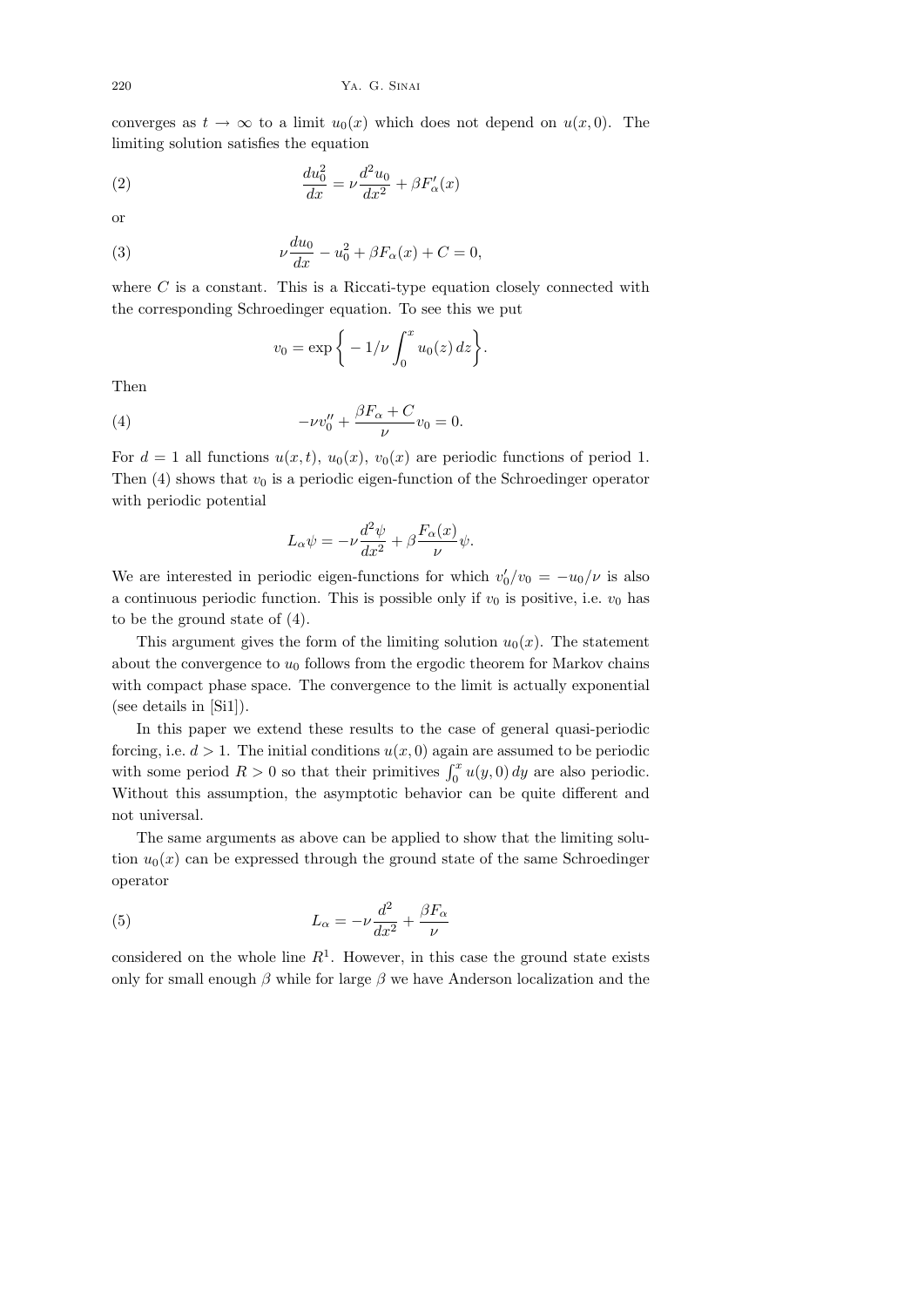absence of ground state (see [Si2], [FSW]). We shall consider related problems in another publication.

For small  $\beta$  we shall use the following theorem by S. M. Kozlov (see [K1]):

KOZLOV THEOREM. Let  $\mathcal{H}^r$  be the Sobolev space of periodic functions

$$
F(\alpha) = \sum f_n \exp\{2\pi i(n,\alpha)\} \quad \text{for which} \quad \sum_{n \in \mathbb{Z}^d} |n|^r |f_n| < \infty.
$$

Given Diophantine  $\omega$  and  $r \geq 1$  one can find  $\beta_0 > 0$  and  $r_1$  such that for any  $F \in \mathcal{H}^{r_1}$  and  $|\beta| \leq \beta_0$  the Schroedinger operator  $L_{\alpha}$  has the ground state. This means that one can find positive  $H \in \mathcal{H}^r$  and  $\lambda \in R^1$  for which

$$
L_{\alpha}H(S^x\alpha) = \lambda H(S^x\alpha).
$$

The main result of this paper is the following theorem.

THEOREM 1. We assume that  $|\beta| \leq \beta_0$  where  $\beta_0 > 0$  is so small that we can use Kozlov Theorem for  $F \in \mathcal{H}^{r_1}$  with large enough  $r_1$  and  $r > 1 + 2\gamma$ . There exists a quasi-periodic function  $u_0(x) = U_0(S^x\alpha)$ ,  $U_0 \in \mathcal{H}^r$  such that for every initial condition  $u(x, 0)$  for which  $u(x, 0)$ ,  $\int_0^x u(y, 0) dy$  are continuous periodic functions of some period R,

$$
\lim_{t \to \infty} u(x, t) = u_0(x) \quad \text{for every } x \in R^1.
$$

REMARKS. 1. The smoothness of  $u_0$  is determined by the smoothness of  $H(\alpha)$  in Kozlov's Theorem.

2. The statement of the theorem is actually true for a much wider class of initial conditions (see Section 2).

## 2. Proof of Theorem 1

We use the Hopf–Cole substitution  $u = -\nu \varphi_x/\varphi$  (see [H], [C], [Si1]) which leads to the heat equation for  $\varphi$ .

(6) 
$$
\varphi_t = \nu \varphi_{xx} + \frac{\beta}{\nu} F_\alpha(x) \varphi.
$$

Without any loss of generality, we may assume that  $\int F(\alpha) d\alpha = 0$ . The Feynman–Kac formula (see [S]) enables one to write  $\varphi$  as the functional integral

(7) 
$$
\varphi(x,t) = \int_{-\infty}^{\infty} \exp\left\{-\frac{w(y)}{\nu}\right\} K(y,0;x,t) dy,
$$

where  $w(x) = \int_0^x u(z; 0) dz$  and K is the partition function

(8) 
$$
K(y,s;x,t) = \int \exp\left\{\frac{\beta}{2\nu} \int_s^t F(\alpha + b(\tau)\omega) d\tau\right\} dW_{(x,t)}^{(y,s)}(b).
$$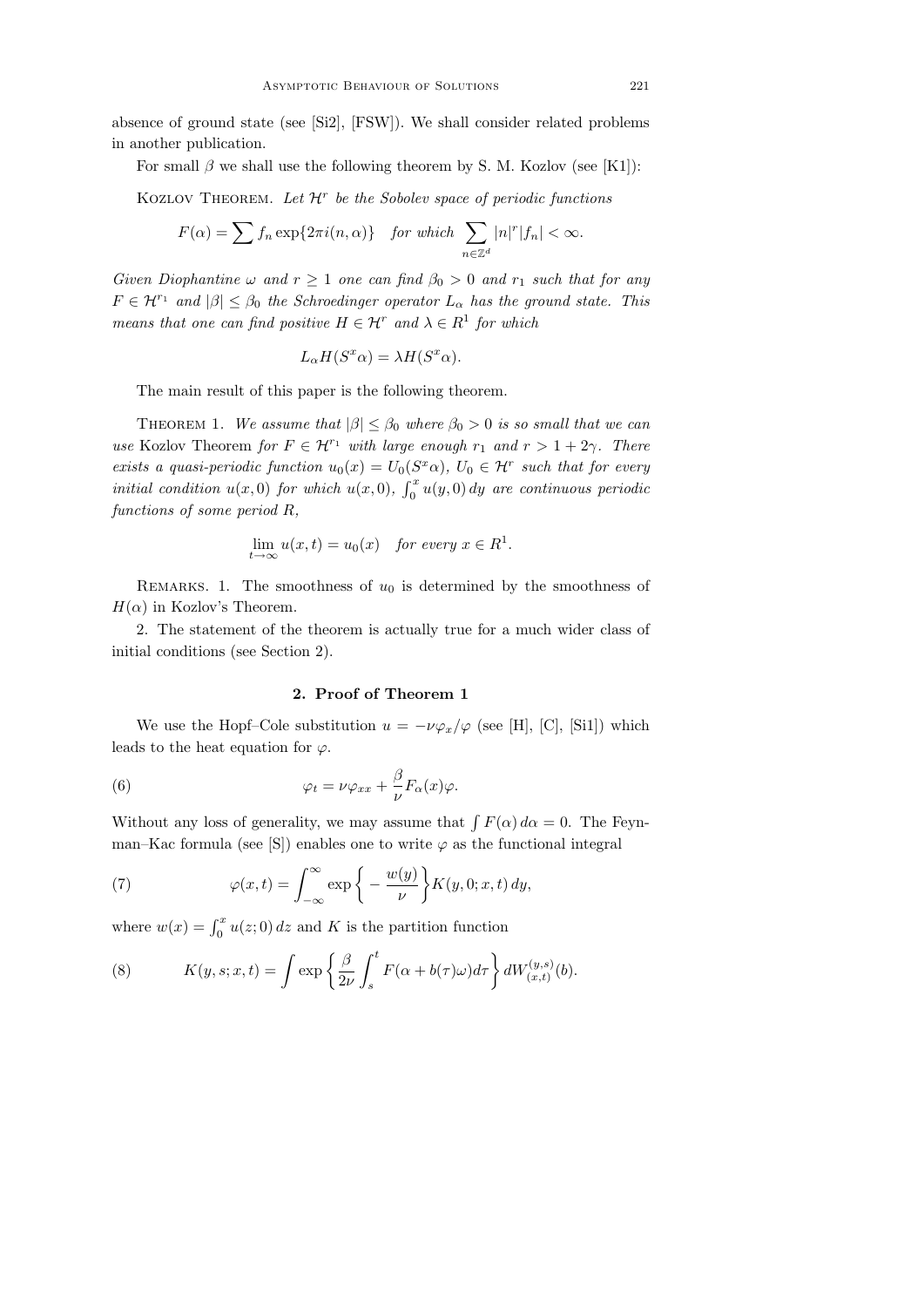222 Ya. G. Sinai

Here W is the (non-normed) Wiener measure on the Borel  $\sigma$ -algebra of Wiener trajectories  $b(\tau)$ ,  $s \leq \tau \leq t$ , for which  $b(t) = x$ ,  $b(s) = y$ . The diffusion constant of this measure is  $2\nu$ . The point  $(x, t)$   $((y, 0))$  is considered as the initial (end) point of b and time goes in the inverse direction.

The solution of the Burgers equation can be written as the ratio

(9) 
$$
u(x,t) = -\nu \frac{\frac{\partial}{\partial x} \int \exp\{-\frac{w(b(0))}{\nu} + \frac{\beta}{2\nu} \int_0^t F'(\alpha + b(\tau) \cdot \omega) d\tau\} dW_{(x,t)}(b)}{\int \exp\{-\frac{w(b(0))}{\nu} + \frac{\beta}{2\nu} \int_0^t F(\alpha + b(\tau)\omega) d\tau\} dW_{(x,t)}(b)},
$$

where  $W_{(x,t)}$  is the Wiener measure on trajectories  $b(s)$ ,  $s \le t$  such that  $b(t) = x$ .

If  $\beta$  is small enough we can use Kozlov's Theorem which allows us to pass from the partition function  $K(y, s; x, t)$  to the probability density  $p(y, s; x, t)$  by putting

$$
p(y, s; x, t) = \frac{K(y, s; x, t)H(\alpha + y\omega)}{\lambda^{t-s}H(\alpha + x\omega)}
$$

and  $\lambda$  is the corresponding eigen-value. It is easy to check that p satisfies Chapman–Kolmogorov equation and thus determines a probability distribution of a diffusion process taking place on the orbit of the flow  $\{S^x\alpha\}$ . The probability density p satisfies Fokker–Plank–Kolmogorov equation

$$
\frac{\partial p}{\partial s} = \nu \frac{\partial^2 p}{\partial y^2} - \frac{\partial}{\partial y} \left( \frac{H'(\alpha + y\omega)}{H(\alpha + y\omega)} \cdot p \right).
$$

This equation shows also that the diffusion process considered on the whole torus  $Tor<sup>d</sup>$  has an invariant measure given by the density

$$
\frac{1}{H(\alpha)}\frac{dH(\alpha+t\omega)}{dt}\Big|_{t=0}.
$$

Using  $p$  we can write another expression for the solution  $u$ :

(10) 
$$
u(x,t) = -\nu \frac{\frac{\partial}{\partial x} [H(\alpha + x\omega)]_{-\infty}^{\infty} \exp\{-\frac{w(y)}{\nu}\} p(y,0;x,t) dy}{H(\alpha + x\omega) \int_{-\infty}^{\infty} \exp\{-\frac{w(y)}{\nu}\} p(y,0;x,t) dy}.
$$

In Section 3 we show that our diffusion process satisfies local central limit theorem of probability theory which we shall formulate as a separate statement.

THEOREM 2. For  $t \to \infty$  the function p has the following asymptotic representation

$$
(x,t;y,s) = \frac{1}{\sqrt{2\pi\sigma(t-s)}} \exp\bigg\{-\frac{1}{2}\frac{(y-x)^2}{\sigma(t-s)}\bigg\}(1+\delta(x,t;y,s)),
$$

where the remainder  $\delta(x, t; y, s)$  satisfies the inequalities:

(i)  $\delta(x, t; y, s)$ ,  $\partial \delta(x, t; y, s)/\partial x$  tend to zero uniformly in y in any interval of the form  $(-C\sqrt{t-s}, C\sqrt{t-s})$ ; C is an arbitrary constant;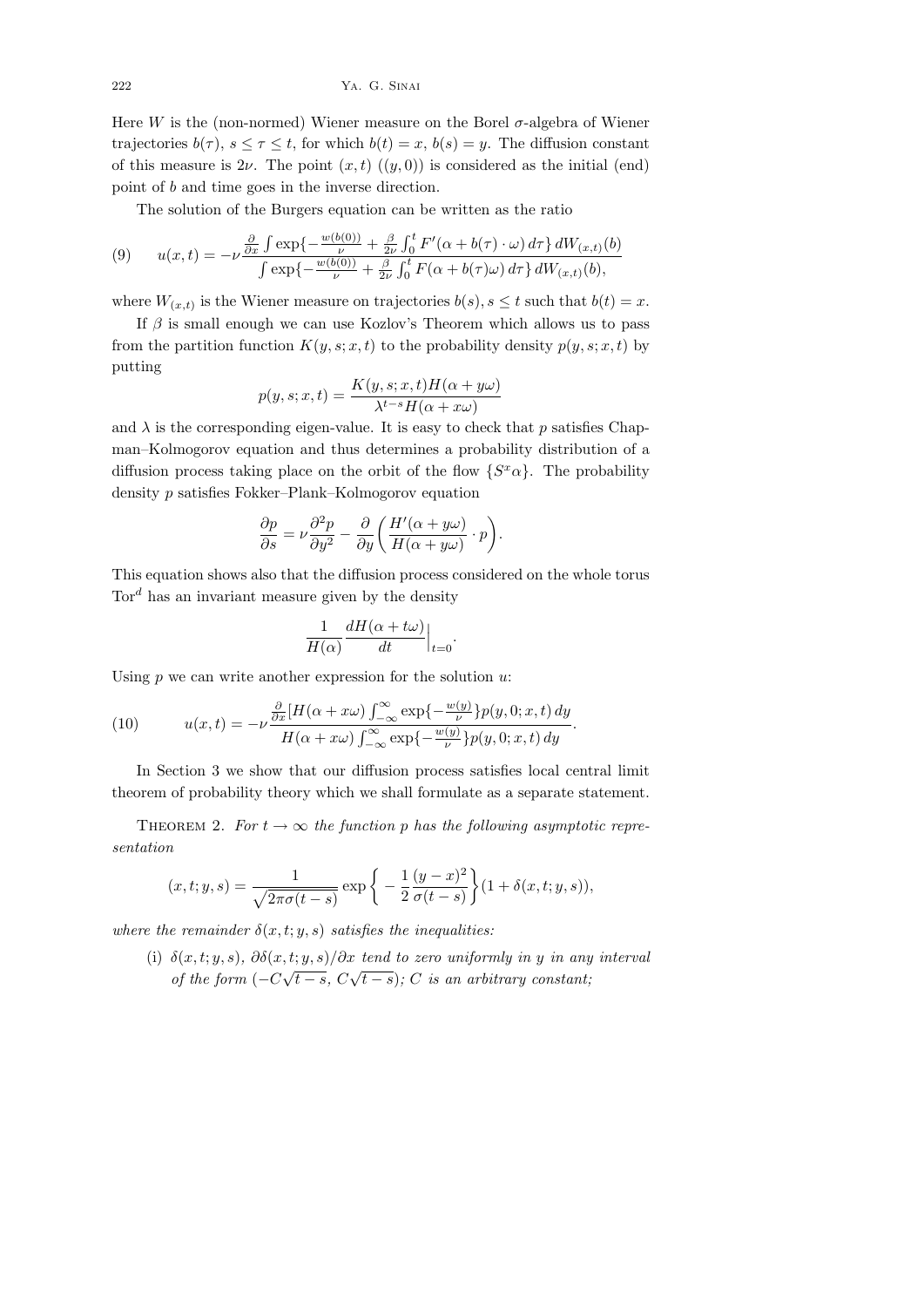(ii) 
$$
|p(x, t; y, s)| \le h\left(\frac{y-x}{\sqrt{t-s}}\right) \cdot \frac{1}{\sqrt{t-s}},
$$
  

$$
\left|\frac{\partial p(x, t; t, s)}{\partial x}\right| \le h\left(\frac{y-x}{\sqrt{t-s}}\right) \cdot \frac{1}{\sqrt{t-s}}, \text{ where } h \in L^1(R^1).
$$

Using Theorem 2 we can easily finish the proof of Theorem 1. Indeed, from Theorem 2 we conclude that

$$
\int_{-\infty}^{\infty} \exp\bigg\{-\frac{w(y)}{\nu}\bigg\} \frac{p(y,0;x,t)}{H(\alpha+y\omega)} dy = a + \varepsilon(x,t),
$$

where a is a constant,  $\varepsilon(x,t)$ ,  $\partial \varepsilon(x,t)/\partial x \to 0$  as  $t \to \infty$  for any x. In view of (10) it implies

$$
\lim_{t \to \infty} u(x, t) = -\nu \frac{H'(\alpha + x\omega)}{H(\alpha + x\omega)}.
$$

The last expression also gives the form of the limiting solution which is consistent with our arguments at the beginning of Section 1.

## Proof of Theorem 2

The central limit theorem for quasi-periodic diffusion processes was proven by S. M. Kozlov (see [K2]). We shall describe here a different approach based on the theory of Levy excursions and some ideas from [Si3].

We consider the torus  $\text{Tor}^{d-1} = \{ \alpha \mid \alpha_d = 0 \}$  and the induced map  $T =$  $S^{1/\omega_d}$  on Tor<sup>d-1</sup> corresponding to our flow  $\{S^x\}$ . It is clear that for  $\alpha =$  $(\alpha_1, \ldots, \alpha_{d-1}, 0)$  its image  $T\alpha = (\alpha_1 + \omega_1/\omega_d, \ldots, \alpha_{d-1} + \omega_{d-1}/\omega_d, 0)$ . In the arguments in this section, we assume that the initial point  $\alpha$  is given. Without any loss of generality we may assume that  $\alpha \in \text{Tor}^{d-1}$ . In what follows, we use the notation  $\alpha^{(0)}$  for  $\alpha$  and put  $\alpha^{(m)} = T^m \alpha^{(0)}$ ,  $-\infty < m < \infty$ . We can represent also the sequence  $\{\alpha^{(m)}\}$  as the one-dimensional lattice  $\{m/\omega_d\} \subset R^1$ . Having a trajectory  $b(s)$  of our diffusion process, we can consider it also as a diffusion on  $R^1$ . This means that the x-coordinate on  $R^1$  corresponds to  $S^x\alpha^{(0)}$ . We shall use the notation  $b(s)$  for such trajectories.

We take a point  $\alpha^{(0)} \in \text{Tor}^{d-1}$  and consider the set of trajectories  $b(s)$  for which  $b(0) = \alpha^{(0)}$  and  $b(s)$  reaches  $\alpha^{(1)}$  earlier than  $\alpha^{(-1)}$ . The probability of this set is denoted by  $p(\alpha^{(0)})$ ,  $1-p(\alpha^{(0)})$  is the probability of those trajectories which go out of  $\alpha^{(0)}$  and reach  $\alpha^{(-1)}$  earlier than  $\alpha^{(1)}$ . In this way we get a simple random walk on  $Tor^{d-1}$  in the sense of [Si3]. I owe the following lemma to M. Aizenman.

Lemma 1. This random walk is symmetric, i.e.

$$
\int_{\text{Tor}^{d-1}} \ell np(\alpha) \, d\alpha = \int_{\text{Tor}^{d-1}} \ell n(1 - p(\alpha)) \, d\alpha.
$$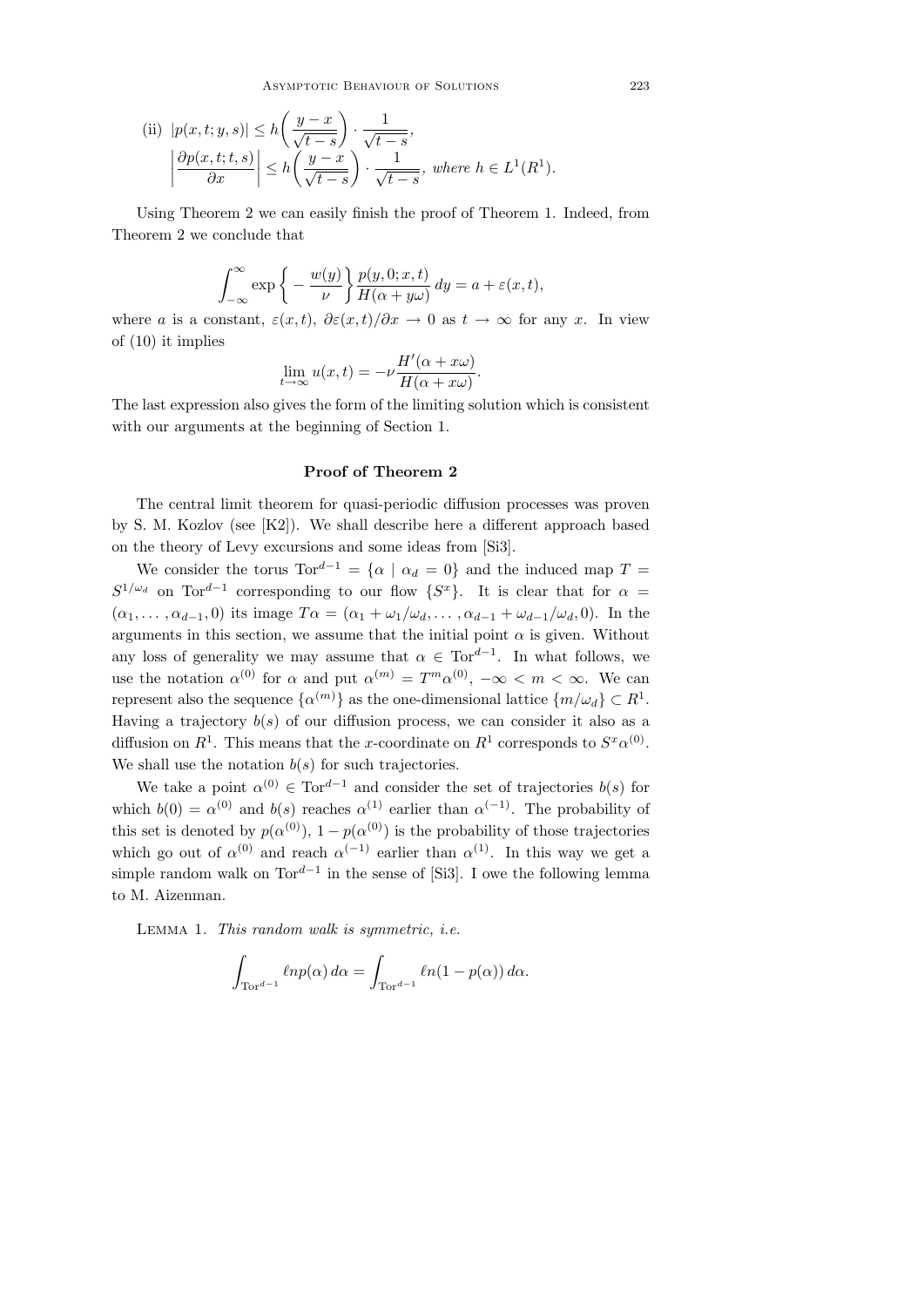PROOF. We have the following symmetry of the partition function

$$
K(y, s; x, t) = K(y, 0; x, t - s) = K(x, 0; y, t - s)
$$

which follows from the map  ${b(\tau)} \rightarrow {b((t - s) - \tau)}$  preserving the statistical weight  $\exp{\{\beta/2\nu\int_0^{t-s} F(\alpha + b(\tau)\omega) d\tau\}}$ . Therefore, for probabilities p, we have

$$
const \leq \frac{p(y, s; x, t)}{p(x, s; y, t)} \leq const
$$

which shows that the mean drift of our diffusion process is zero. Lemma is  $\Box$ 

We take any point  $\alpha^{(0)} \in \text{Tor}^{d-1}$  and consider trajectories  $\{b(s)\}\$  which go out of  $\alpha^{(0)}$ , i.e.  $b(0) = \alpha^{(0)}$ . A positive cycle is a part  $\{b(s), 0 \le s \le \tau\}$  such that

- (i)  $b(s) \neq \alpha^{(-1)}$  for all  $0 \leq s \leq \tau$ ,
- (ii)  $b(s) = \alpha^{(1)}$  for at least one  $s, 0 \le s \le \tau$ ; denote by  $s_0$  the minimal s with this property,
- (iii)  $b(s) \neq \alpha^{(0)}$  for  $s_0 \leq s < \tau$ ,
- (iiii)  $b(\tau) = \alpha^{(0)}$ .

In an analogous way, one can define negative cycles. We shall study the distribution of the length  $\tau$  of positive cycles using the ideas of [Si3], [Si4]. Any cycle has the following structure. A trajectory goes out of a  $\alpha^{(0)}$  and at some random moment  $\xi_1$  reaches  $\alpha^{(1)}$  not coming to  $\alpha^{-1}$  in between. After that, it has several positive cycles which start from  $\alpha^{(1)}$ . We denote the number of these cycles by  $\nu_1$  and their lengths by  $\tau_1, \ldots, \tau_{\nu_1}$ . After the last cycle there follows a final piece of the trajectory when it goes out of  $\alpha^{(1)}$  and comes to a  $\alpha^{(0)}$  earlier than to  $\alpha^{(2)}$ . Let the length of this piece be  $\eta_1$ . We denote by  $p_{\alpha^{(0)}}^{(+)}(t)$  the probability density that the length of the positive cycle is  $t$ . Using strong Markov property of the process  $b$  we can write

(11) 
$$
p_{\alpha^{(0)}}^{(+)}(t) = \sum_{\nu_1=0}^{\infty} \int_0^t du q_{\alpha^{(0)},\xi_1}(u) \int p_{\alpha^{(1)}}(u_1) \dots p_{\alpha^{(1)}}(u_{\nu_1})
$$

$$
\cdot q_{\alpha^{(1)},\xi_2}(t - (u + u_1 + u_{\nu_1})) du_1 \dots du_{\nu_1}.
$$

Here  $q_{\alpha,\xi_1}$ ,  $q_{T\alpha,\xi_2}$  are the densities of the distributions of  $\xi_1$ ,  $\xi_2$  respectively. It is tacitly assumed that these densities are zero if the values of the arguments are negative.

We introduce Laplace transforms

$$
\varphi_{\alpha}^{(+)}(\lambda) = \int_0^{\infty} e^{-\lambda t} p_{\alpha}^{(+)}(t) dt, \psi_{\alpha,\xi_1}(\lambda) = \int e^{-\lambda t} q_{\alpha,\xi_1}(t) dt,
$$
  

$$
\psi_{T\alpha,\xi_2}(\lambda) = \int_0^{\infty} e^{-\lambda t} q_{T\alpha,\xi_2}(t) dt.
$$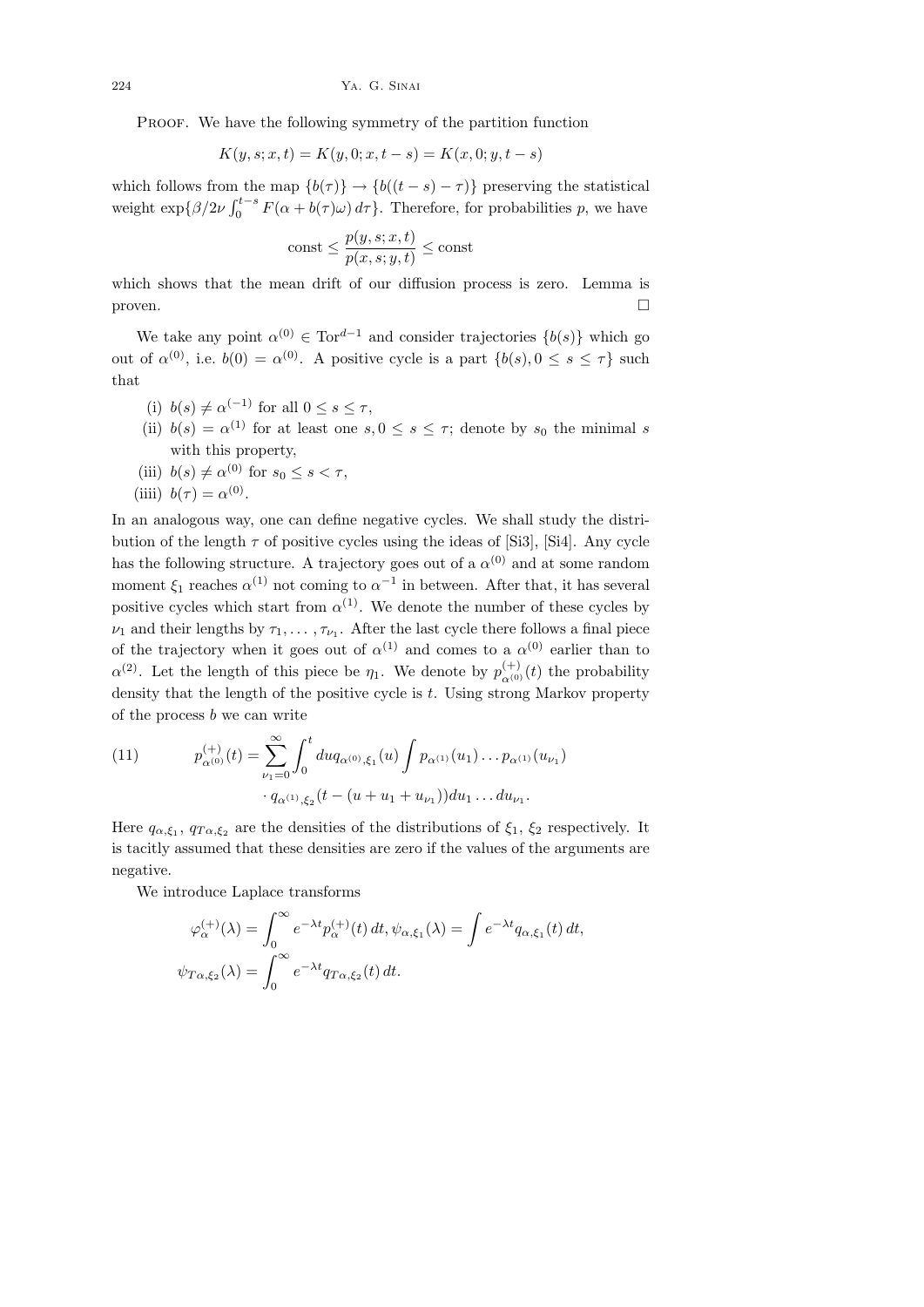Multiplying both sides of (10) by  $e^{-\lambda t}$  and integrating over t from 0 to  $\infty$  we arrive at the expression

(12) 
$$
\varphi_{\alpha}^{(+)}(\lambda) = \psi_{\alpha,\xi_1}(\lambda) \frac{1}{1 - \varphi_{T_{\alpha}}^{(+)}(\lambda)} \cdot \psi_{T_{\alpha,\xi_2}}(\lambda).
$$

It is easy to see that the distributions of  $\xi_1$  and  $\xi_2$  decay exponentially. Therefore  $\psi_{\alpha,\xi_1}, \psi_{T\alpha,\xi_2}$  are analytic functions of  $\lambda$  in some neighbourhood of  $\lambda = 0$ . The methods and the arguments in [Si3] give a possibility to show that  $\varphi_{\alpha}^{(+)}(\lambda) =$  $\varphi_\alpha^{(+)}(0) - C(\alpha)\lambda^{1/2}(1+0(1))$  as  $\lambda \to 0$ . Here  $C(\alpha) > 0$  depends only on  $\alpha \in \text{Tor}^d$ . It follows from Tauberian theorems for Laplace transforms that  $p_{\alpha}^{(+)}(t) \sim C_1(\alpha)/t^{3/2}$  as  $t \to \infty$ . In other words, the distribution  $p_{\alpha}^{(+)}(t)$  belongs to the domain of attraction of the one-sided stable law with exponent  $\alpha = 1/2$ (see [GK], [F]). In the same way, one can study the asymptotics of the distribution of the lengths of negative cycles.

We return back to our diffusion process  $b(s)$ ,  $s > 0$ . Each realization determines a random walk on the lattice  $\{m/\omega_d\}$  which we shall denote by  $B(n)$ ,  $0 \leq n \leq \infty$ . We have also random moments of time  $\mathcal{T}(n)$  which are determined uniquely from the expression

$$
B(n) = k \Leftrightarrow b(\mathcal{T}(n)) = k.
$$

It is clear that  $0 = \mathcal{T}(0) < \mathcal{T}(1) < \ldots < \mathcal{T}(n) < \ldots, \mathcal{T}(n) \to \infty$  as  $n \to \infty$ .

Let y lie between  $\alpha^{(k)}$  and  $\alpha^{(k+1)}$  on the orbit  $\{S^x\alpha^{(0)}, -\infty < x < \infty\}.$ If  $b(0) = y$  then one can find a  $\mathcal{T}(n)$  such that  $b(\mathcal{T}(n)) = \alpha^{(k)}$  or  $\alpha^{(k+1)}$  and  $b(s)$  remains within the interval  $(\alpha^{k-1}, \alpha^{(k+1)})$  in the first case and inside the interval  $(\alpha^{(k)}, \alpha^{(k+2)}$  in the second case when s changes between  $\mathcal{T}(n)$  and t. We can write

$$
p(y,0;x,t) = \int dP_k(s)q_k(t-s)
$$

in the first case and

$$
p(y, 0; x, t) = \int dP_{k+1}(s) q'_k(t - s)
$$

in the second one where  $q_k$ ,  $q'_k$  are the corresponding conditional probability densities to be at  $t = 0$  at y and to remain within the above-mentioned intervals. All these probabilities depend also on  $\alpha^{(k)}$  or  $\alpha^{(k+1)}$  respectively. It is easy to see that they both decay exponentially as functions of  $t-s$ . The functions  $P_k(s)$ are the distribution functions of  $\mathcal{T}(n)$ . The same arguments as in [Si3] show that  $\mathcal{T}(n)$  can be represented as a sum of k independent random variables where each variable belongs to the domain of attraction of the one-sided stable law with exponent  $\alpha = 1/2$ . Therefore, the density of the distribution of  $T(n)/k^2$ converges to  $(1/\sqrt{2\pi z^3}\sigma) \exp\{-\sigma/2z\}$  where  $\sigma > 0$  is a constant. If we write  $y = k + y_1$ ,  $\mathcal{T}(n) = t - \tau$  where  $\tau$  is the transition time from k or  $k + 1$